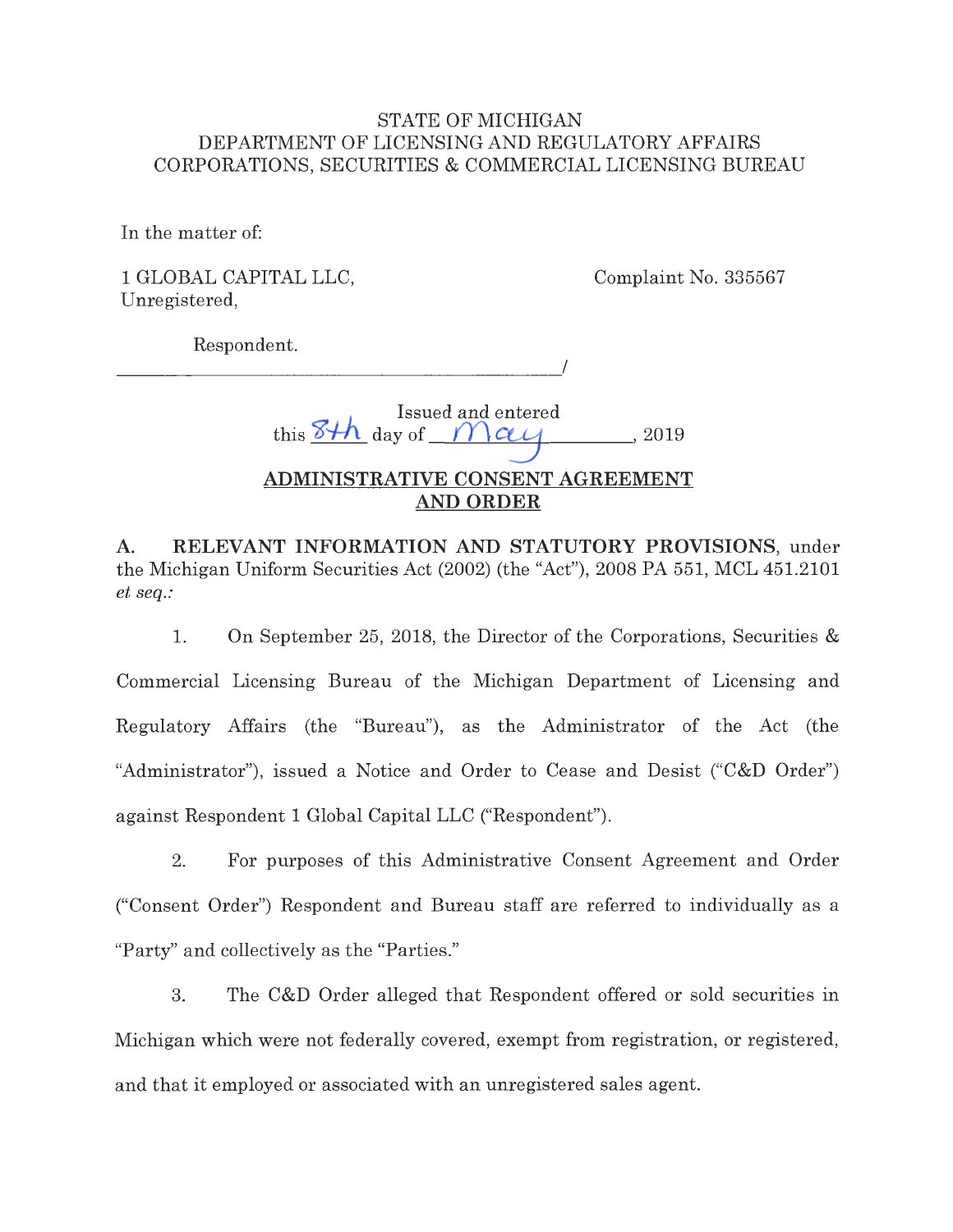- 4. Based on these alleged violations of the Act, the C&D Order, *inter alia:*
- (a) Ordered Respondent to immediately cease and desist from violating the Act; and
- (b) Notified Respondent of the Administrator's intention to impose a civil fine in the amount of \$20,000.

5. The C&D Order was immediately effective pursuant to MCL 451.2604(2); however, Respondent, through counsel, timely requested an administrative hearing on the C&D Order pursuant to the Act (including section 604, MCL 451.2604) and the Michigan Administrative Procedures Act of 1969, 1969 PA 306, MCL 24.201 *et seq.* (including section 71, MCL 24.271) (the "Hearing Request").

6. Respondent is not registered in any capacity under the Act, nor has Respondent registered any securities offerings under the Act. See MCL 451.2301 and MCL 451.2401 through MCL 451.2404.

7. The Parties and their legal counsel agreed to hold the Hearing Request in abeyance during settlement negotiations. Thereafter, Respondent cooperated with the Bureau, and the Parties engaged in ongoing discussions about resolving this matter through a consent agreement and order.

8. On July 27, 2018, Respondent filed voluntary petitions under chapter 11 of the U.S. Bankruptcy Code in the U.S. Bankruptcy Court for the Southern District of Florida (the "Bankruptcy Court"). The bankruptcy case remains pending and is being administered under case number 18-19121 (the "1 Global Bankruptcy").

9. Respondent is authorized and continues to operate and manage their own property as debtors-in-possession pursuant to sections 1107(a) and 1108 of the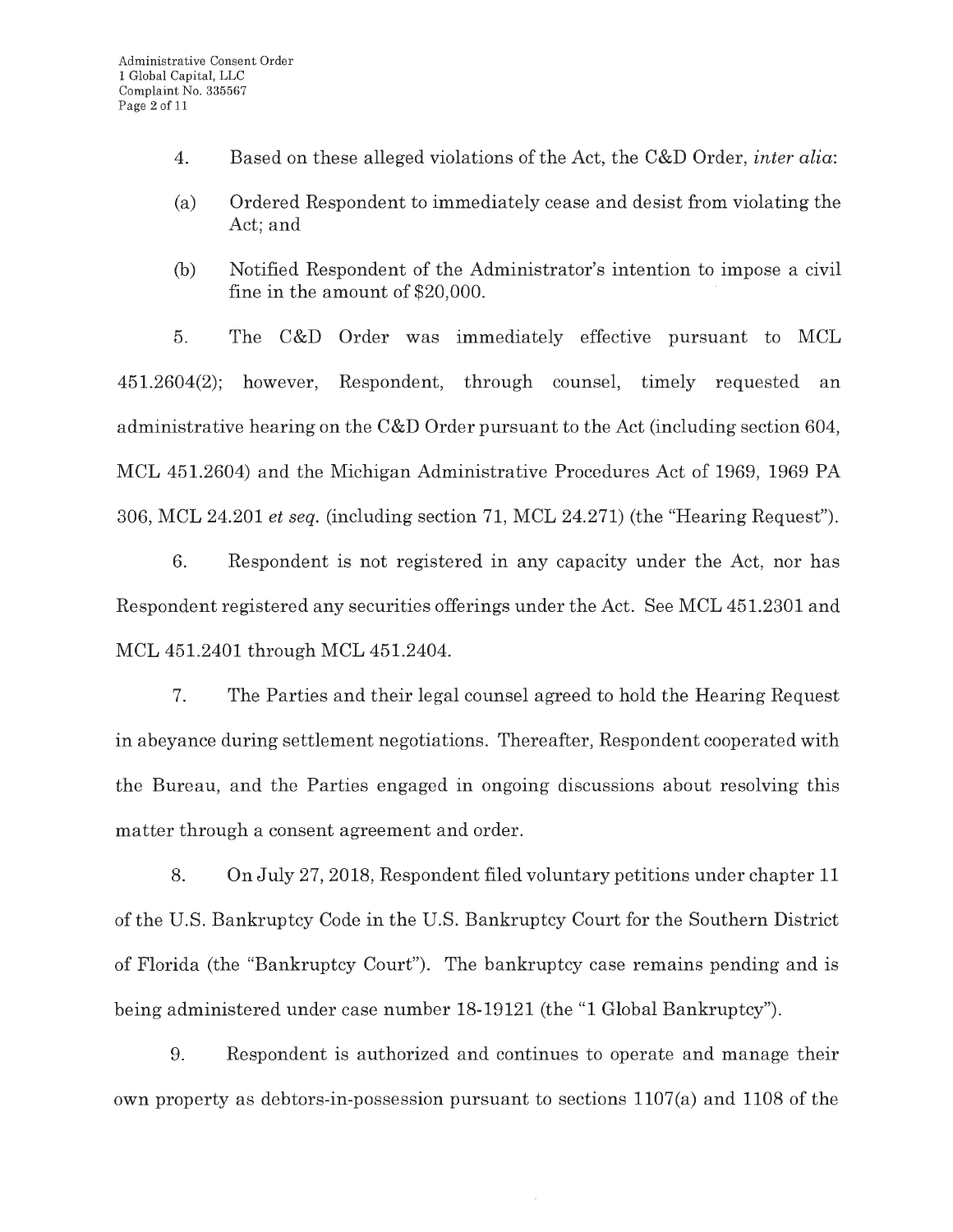Bankruptcy Code, and are under the management and control of an independent manager (the "Independent Manager").

10. Notwithstanding the **1** Global Bankruptcy, the Parties have continued to negotiate a potential resolution and discussed outstanding issues to ensure that the terms of this Consent Order are consistent with applicable bankruptcy law and procedures.

11. Respondent was represented by, and had the advice of, legal counsel throughout the process of resolving the C&D Order through this Consent Order.

# **B. AGREEMENT**

The Parties agree to resolve the C&D Order pursuant to the following terms and conditions:

1. Respondent agrees to permanently cease and desist offering or selling any securities in Michigan that are not registered or exempt under the Act, to permanently cease and desist from employing or associating with unregistered sales agents, and to otherwise comply with the Act and all rules and orders promulgated thereunder.

2. All claims of Michigan residents holding any investments from Respondent ("Michigan Claimants") are subject to the bankruptcy proof of claim and/or proof of interest resolution process in the 1 Global Bankruptcy. All claims and interests asserted by Michigan Claimants are subject to the jurisdiction of the Bankruptcy Court. This Paragraph is not intended to and legally cannot waive, limit,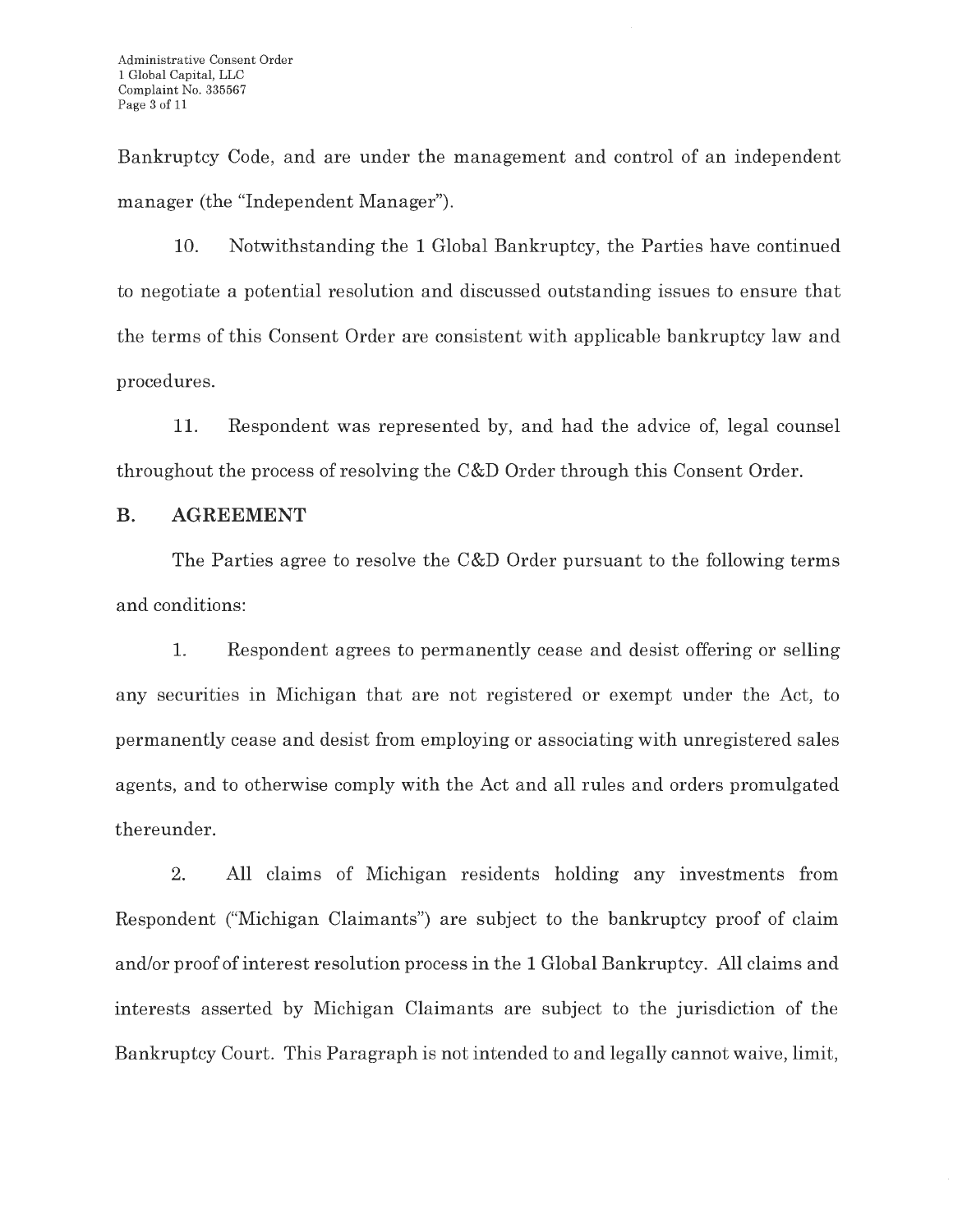or otherwise alter any rights of Michigan Claimants to pursue rescission and repayment through the 1 Global Bankruptcy or under other applicable law.

3. The Bureau will impose no civil fines against Respondent as part of this Consent Order in an effort to maximize funds available for recovery by Michigan and other consumer investors through the 1 Global Bankruptcy.

4. Respondent represents that the Independent Manager, the Chief Restructuring Officer ("CRO"), their firms, and employees of their firms were not engaged in the conduct alleged in the C&D Order. Based upon this representation, the Parties agree that this Consent Order does not apply to the current Independent Manager, the CRO, their respective firms, or employees of such firms.<sup>1</sup>

5. The Bureau will report and publish this Consent Order according to its

current policy, as follows:

• This Consent Order is a public record required to be published and made available to the public, consistent with section 11 of the Michigan Freedom of Information Act, MCL 15.241. The Bureau will publish this Consent Order consistent with its current policy, whereby copies of orders issued under the Act are posted to the Bureau's website and a summary of order content is included in monthly disciplinary action reports separately published on the Bureau's website.

<sup>1</sup> In that regard, nothing in this Consent Agreement and Order shall require: the disqualification or statutory disqualification under Article III of FINRA's bylaws or Section  $15A(g)(2)$  of the Exchange Act of the Independent Manager, the CRO their firms, or any employees of their firms; or disqualification under Section 9(a) of the Investment Company Act of 1940, or Paragraph (d)(1) of Section 506 of Regulation D of the Securities Act, of the Independent Manager, the CRO their firms, or any employees of their firms. Nor is this Stipulation or the Consent Cease and Desist Order intended to cause the Independent Manager, the CRO their firms, or any employees of their firms to make any disclosure on a Form U4 - Uniform Application for Securities Industry Regulation or Transfer.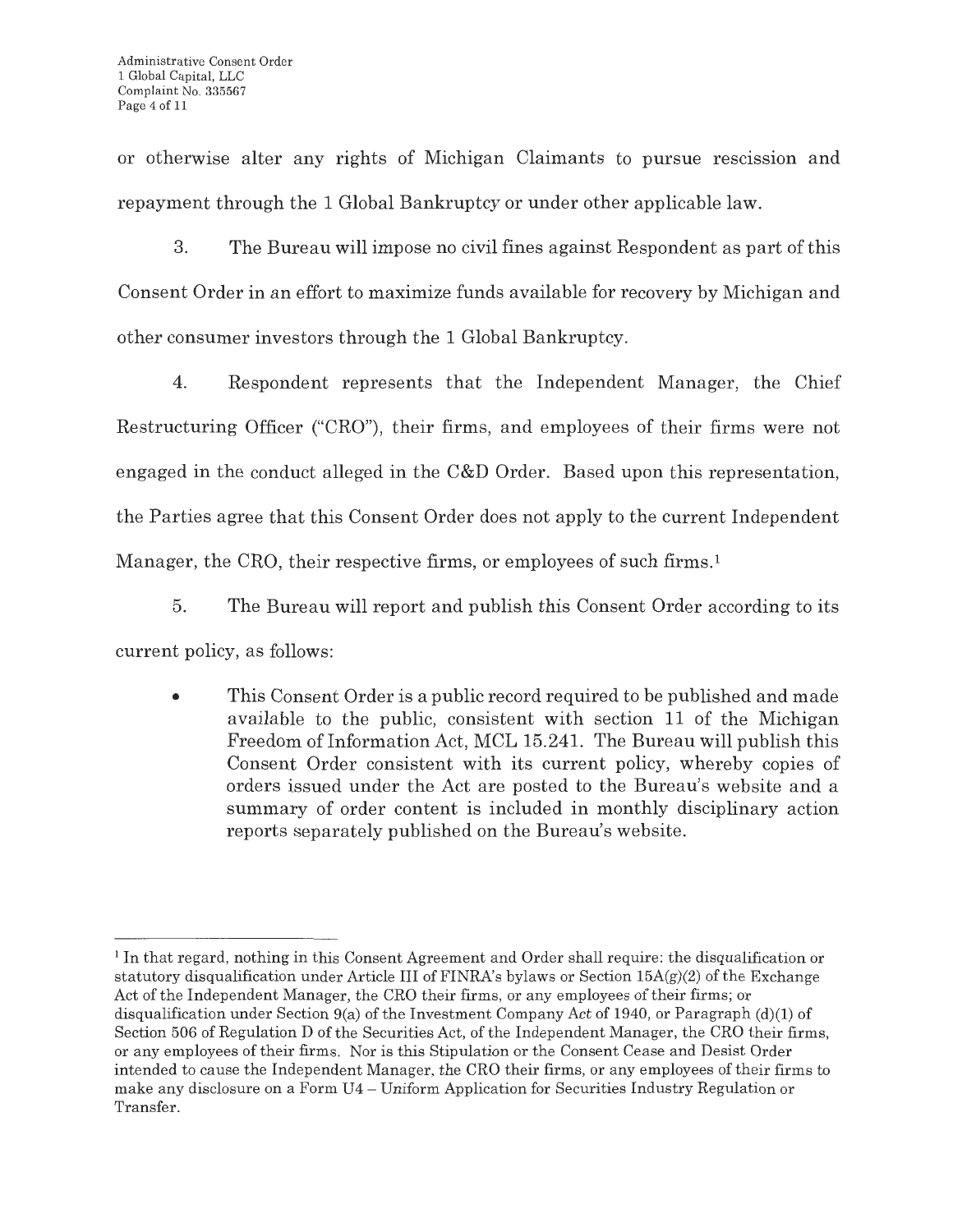6. Notwithstanding the potential application of MCL 451.2412(9), this Consent Order expressly preserves the Bureau's and Administrator's ability to rely on and assert, in any future proceeding under the Act, all activities, conduct, and alleged Act violations by Respondent contained in or relating to the C&D Orders.

7. Respondent neither admits nor denies any allegations in the C&D Order or any wrongdoing in connection with this matter, and consents to entry of this Consent Order only for the purpose of resolving the C&D Order in an expeditious fashion that avoids the time and expense associated with an administrative proceeding on the Hearing Request and any appeals therefrom. The Parties agree that this Consent Order is automatically admissible in a proceeding to enforce its provisions or in any administrative proceeding under the Act.

As part of this Consent Order, and for purposes of the above statement that Respondent "neither admits nor denies any allegations in the C&D Order or any wrongdoing in connection with this matter," Respondent agrees that:

- (a) It will not take any action or make or permit to be made any public statement denying, directly or indirectly, any allegation in the Consent Order or creating the impression that the Consent Order is without factual basis;
- (b) It will not make or permit to be made any public statement to the effect that Respondent does not admit the allegations of the Consent Order, or that this Consent Order contains no admission of the allegations, without also stating that Respondents do not deny the allegations; and
- (c) Nothing in this Consent Order affects the Company's testimonial obligations or the right to assert contrary legal and factual positions in litigation or other proceedings in which the Bureau is not a party.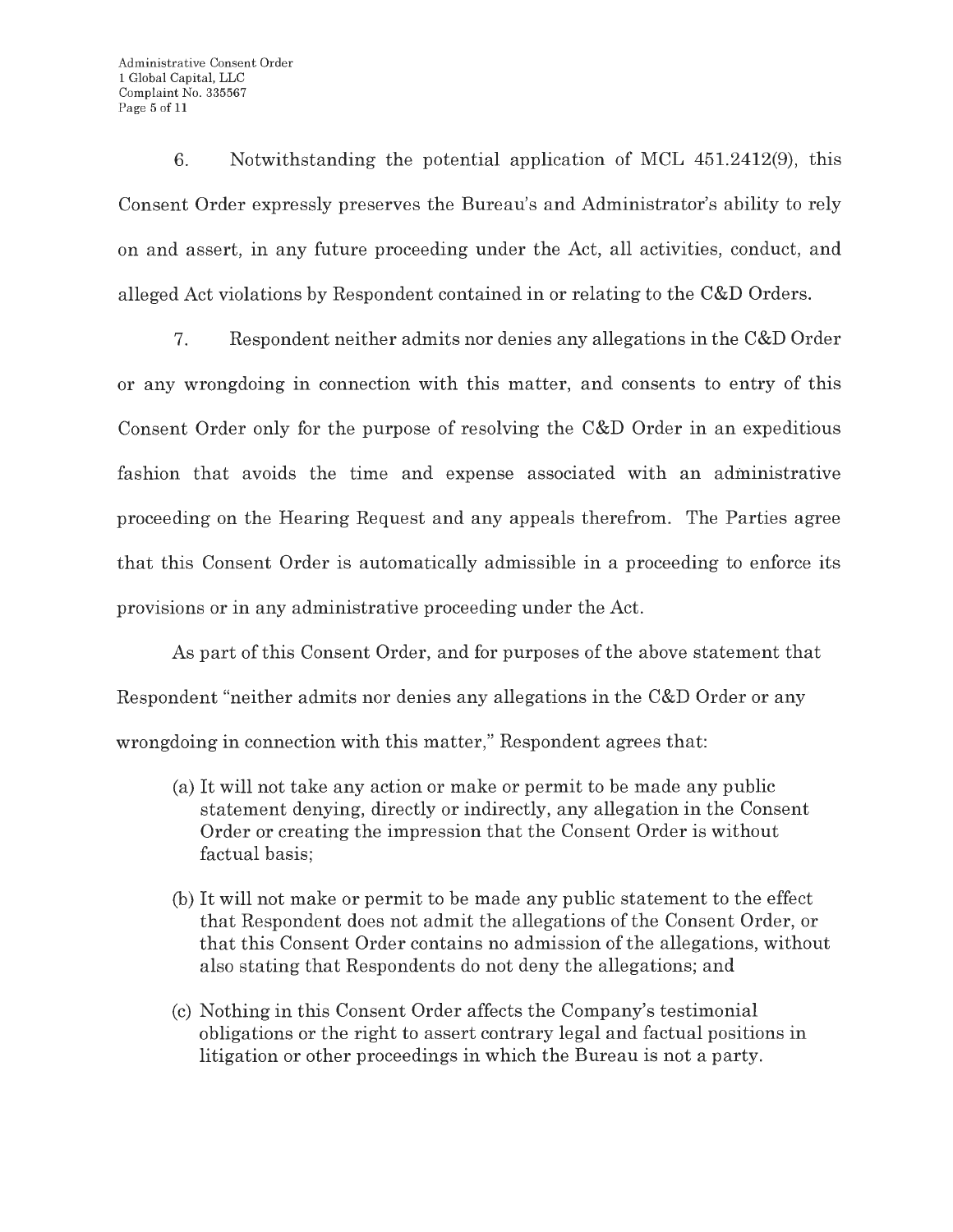If Respondent breaches the agreement in this immediate paragraph the Bureau shall give notice to the Company of the alleged breach and, if the Company fails to address and/or cure such breach within twenty days, the Administrator may vacate this Consent Order and restore the administrative proceeding under the C&D Order.

Nothing in this Paragraph affects Respondent's: (a) testimonial obligations; or (b) right to take differing legal or factual positions in litigation or other legal proceedings. Moreover, nothing in this Consent Order shall be, or deemed to be, an admission or a declaration against interest by Respondent or used in any way by Respondent or any party to their cases in the 1 Global Bankruptcy to prejudice any rights or claims made by any party in these cases, all of which rights are expressly preserved.

8. By consenting to the entry of this Consent Order, Respondent preserves all rights under Section 1145 of the U.S. Bankruptcy Code.

9. Respondent agrees that, effective upon entry of this Consent Order, the Hearing Request is automatically revoked without further action by the Parties.

10. Respondent agrees to cooperate with the Bureau and comply with any reasonable investigative demands made by the Bureau in the future for purposes of ensuring compliance with this Consent Order or the Act.

11. Respondent acknowledges and agrees that: (a) the Administrator has jurisdiction and authority to enter this Consent Order; (b) the Administrator may enter this Consent Order without any further notice to Respondent or its associated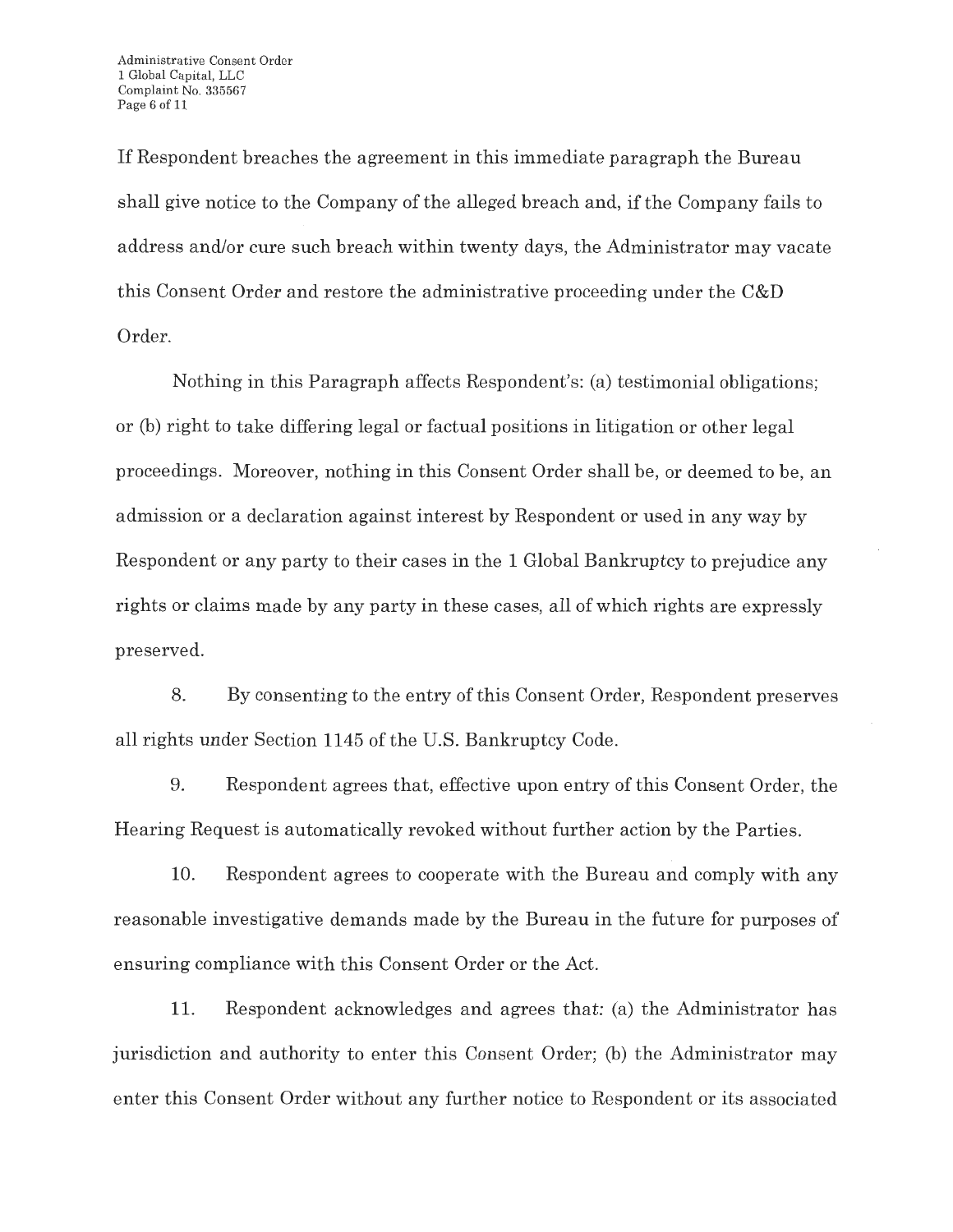persons; and (c) upon entry of this Consent Order, it is final and binding (pending Bankruptcy Court approval as provided in Paragraph **B.11** below), and Respondent waives any right to a hearing or appeal of this Consent Order and the C&D Orders under the Act, the rules promulgated under the Act or the predecessor Act, the Michigan Administrative Procedures Act of 1969, the U.S. Bankruptcy Code, or other applicable law.

12. This Consent Order shall become fully effective and binding upon the entry of an order by the Bankruptcy Court authorizing Respondent's entry into this Order. As soon as practicable after entry of this Consent Order, Respondent will file a Motion for Entry of an Order Authorizing and Approving Execution by the Debtors and Entry by the Corporations, Securities & Commercial Licensing Bureau of the Michigan Department of Licensing of an Administrative Consent Agreement and Order (the "9019 Motion") seeking authorization and approval of Respondent's execution of the Consent Order and the Bureau's entry of the Consent Order on negative notice pursuant to Local Rule  $9013-1(D)(3)(b)$  of the Local Rules of the Bankruptcy Court (the "Local Rules"). If no objection to the 9019 Motion is filed timely under the Local Rules, then Respondent shall promptly submit an order granting the 9019 Motion to the Bankruptcy Court in accordance with Local Rule 9013-l(D)(2). If an objection to the 9019 Motion is timely filed, then Respondent shall promptly file a Certificate of Contested Matter in accordance with the Local Rules and shall take such steps as are necessary and appropriate to request a hearing on the 9019 Motion on an expedited basis. The Parties acknowledge that the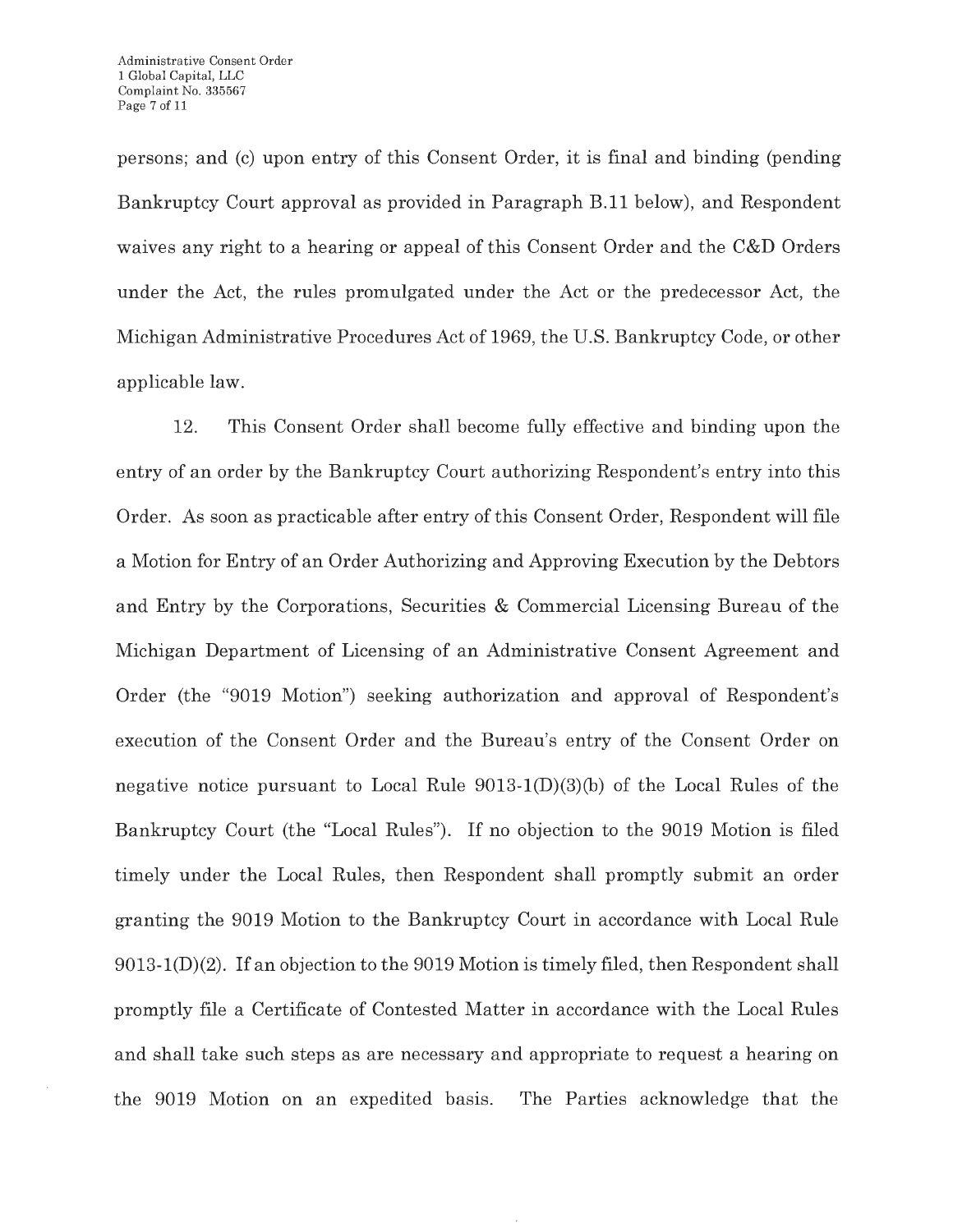effectiveness of this Consent Order as to Respondent is subject in all respects to the Bankruptcy Court's approval.

13. The Parties acknowledge and agree that this Stipulation and Order contains the entire understanding of the Parties and supersedes and forever terminates all prior and contemporaneous representations, promises, agreements, understandings, and negotiations, whether oral or written, with respect to its subject matter. The Parties further agree that this Stipulation and Order may only be amended, modified, or supplemented by a duly executed writing signed by each party and approved by Order of the Administrator.

14. The Parties acknowledge and agree that the Administrator retains the right to pursue any action or proceeding permitted by law to enforce the provisions of this Consent Order.

15. The Parties understand and agree that this Consent Order will be presented to the Administrator for her final approval as evidenced by its entry, and that the Administrator may, in her sole discretion, decide to accept or reject this Consent Order. If the Administrator accepts this Consent Order by entering it, this Consent Order becomes fully effective and binding. If the Administrator rejects this Consent Order by refusing to enter it, the Parties waive any objection to submitting the Hearing Request for adjudication through a formal administrative proceeding and the Administrator remaining the final decisionmaker at the conclusion of that proceeding.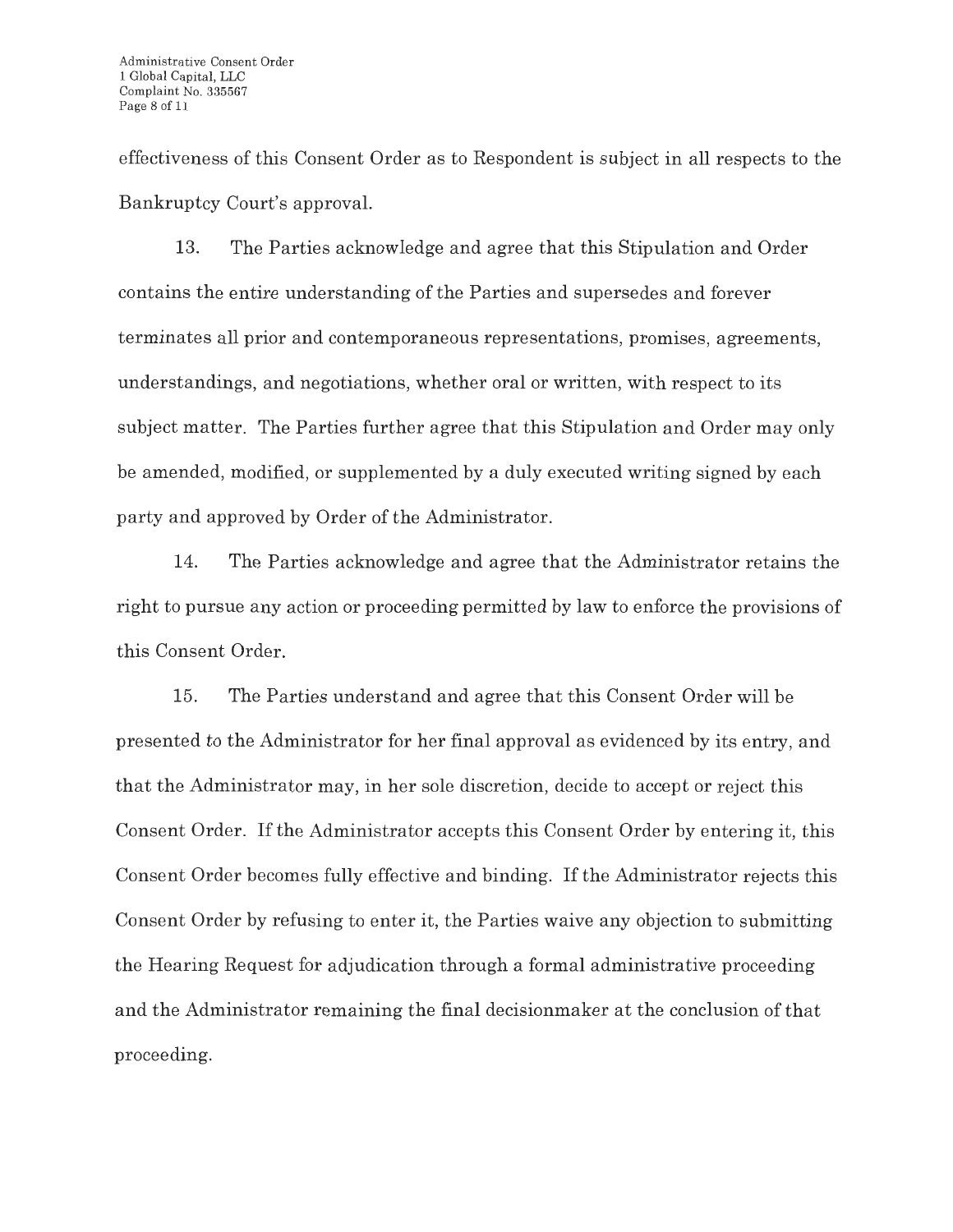16. The signatories to this Consent Order below represent and warrant that they have the legal capacity and authority to enter into this Consent Order on behalf of the named Parties and to bind the named Parties to the terms and conditions contained herein.

17. The Parties agree that facsimile or electronically-transmitted signatures may be submitted in connection with this Consent Order and are binding on that Party to the same extent as an original signature.

[This space left intentionally blank; Signature Page and Order follow]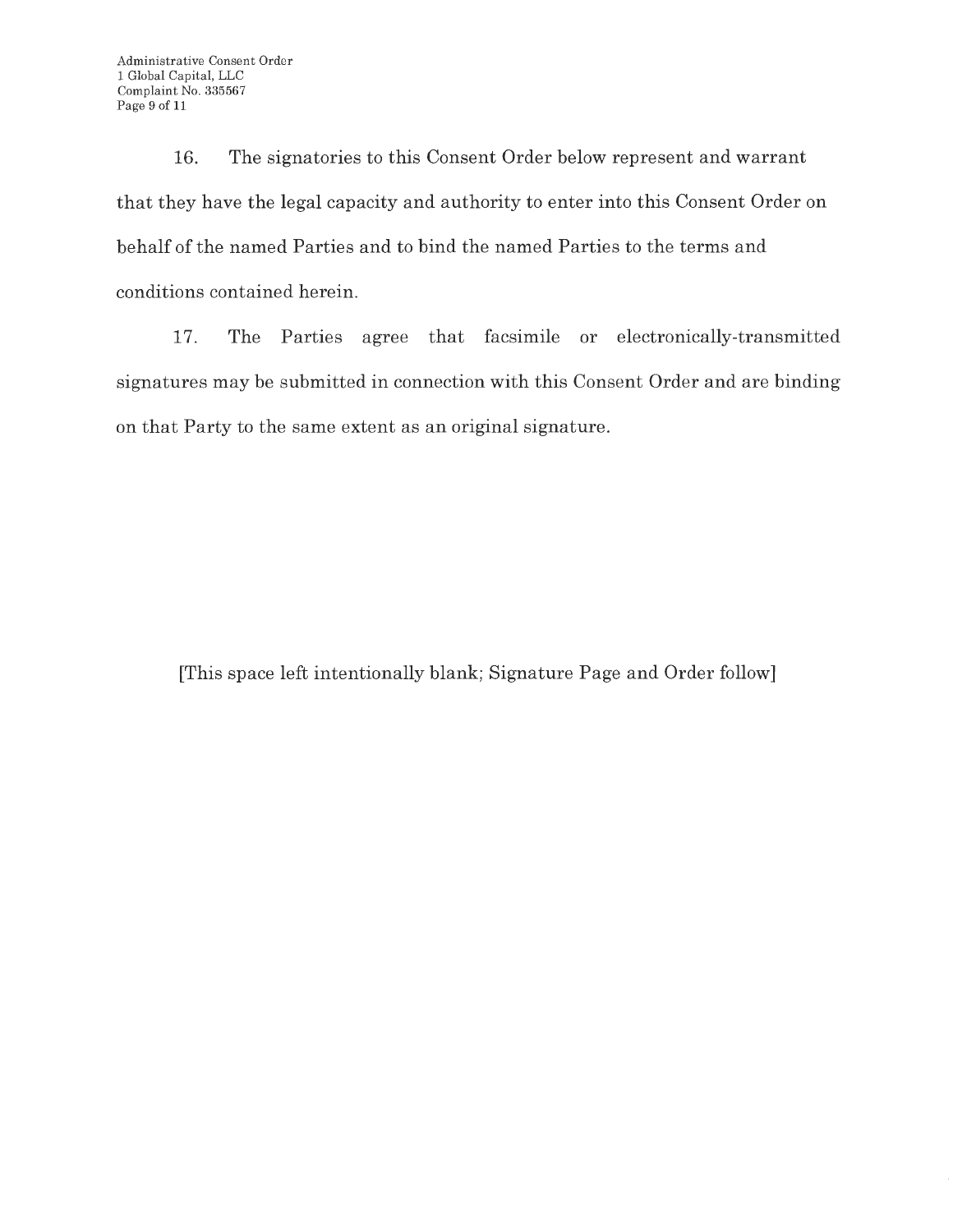Administrative Consent Order l Global Capital, LLC Complaint No. <sup>835567</sup> Page 10 of 11

Through their signatures, the Parties agree to the above terms and

conditions.

By:

Bradley D. Sharp Chief Restructuring Officer 1 Global Capital LLC

Dated: 4 - 23 - 19

Acknowledged and Reviewed by: Signed: <u>MCHmm</u> Mark L. Kowalsky ( Attorney for Respondent

Signed: Jed Dwyer Attorney for Respondent

 $D$ ated:

Dated:  $\gamma \propto \sqrt{7}$  $\sqrt{2}$ 

Approved by:

Signed.:\_\_\_\_\_\_\_\_\_\_\_\_\_\_\_ Dated:-----,------

Lindsay DeRosia Acting Securities & Audit Division Director Corporations, Securities & Commercial Licensing Bureau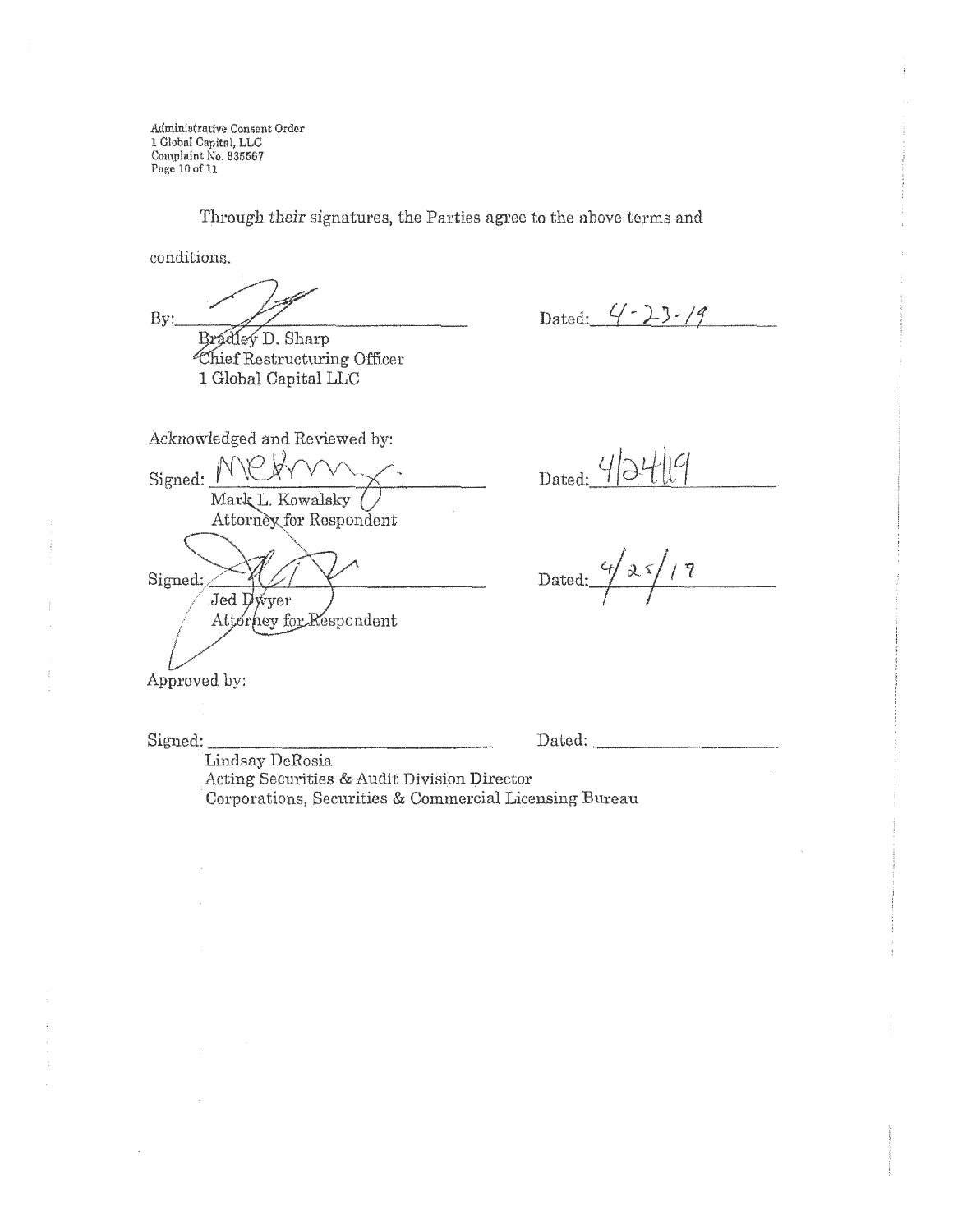Through their signatures, the Parties agree to the above terms and

conditions.

By: \_\_\_\_\_\_\_\_\_\_\_\_\_\_\_ \_

Bradley D. Sharp Chief Restructuring Officer 1 Global Capital LLC

Acknowledged and Reviewed by:

Signed: \_\_\_\_\_\_\_\_\_\_\_\_\_\_\_ \_

Mark L. Kowalsky Attorney for Respondent

Signed: \_\_\_\_\_\_\_\_\_\_\_\_\_\_\_ \_

Dated: <u>Dated: Equation of the set of the set of the set of the set of the set of the set of the set of the set of the set of the set of the set of the set of the set of the set of the set of the set of the set of the set </u> -----------

Dated: the contract of the contract of the contract of the contract of the contract of the contract of the contract of the contract of the contract of the contract of the contract of the contract of the contract of the con

Dated: **Dates of the United States of the United States of the United States of the United States of the United States of the United States of the United States of the United States of the United States of the United State** 

Jed Dwyer Attorney for Respondent

Approved by:

Signed: <u>Lindsay Delasa</u>

Dated:  $S$ -/ $\frac{1}{9}$ 

Acting Securities & Audit Division Director Corporations, Securities & Commercial Licensing Bureau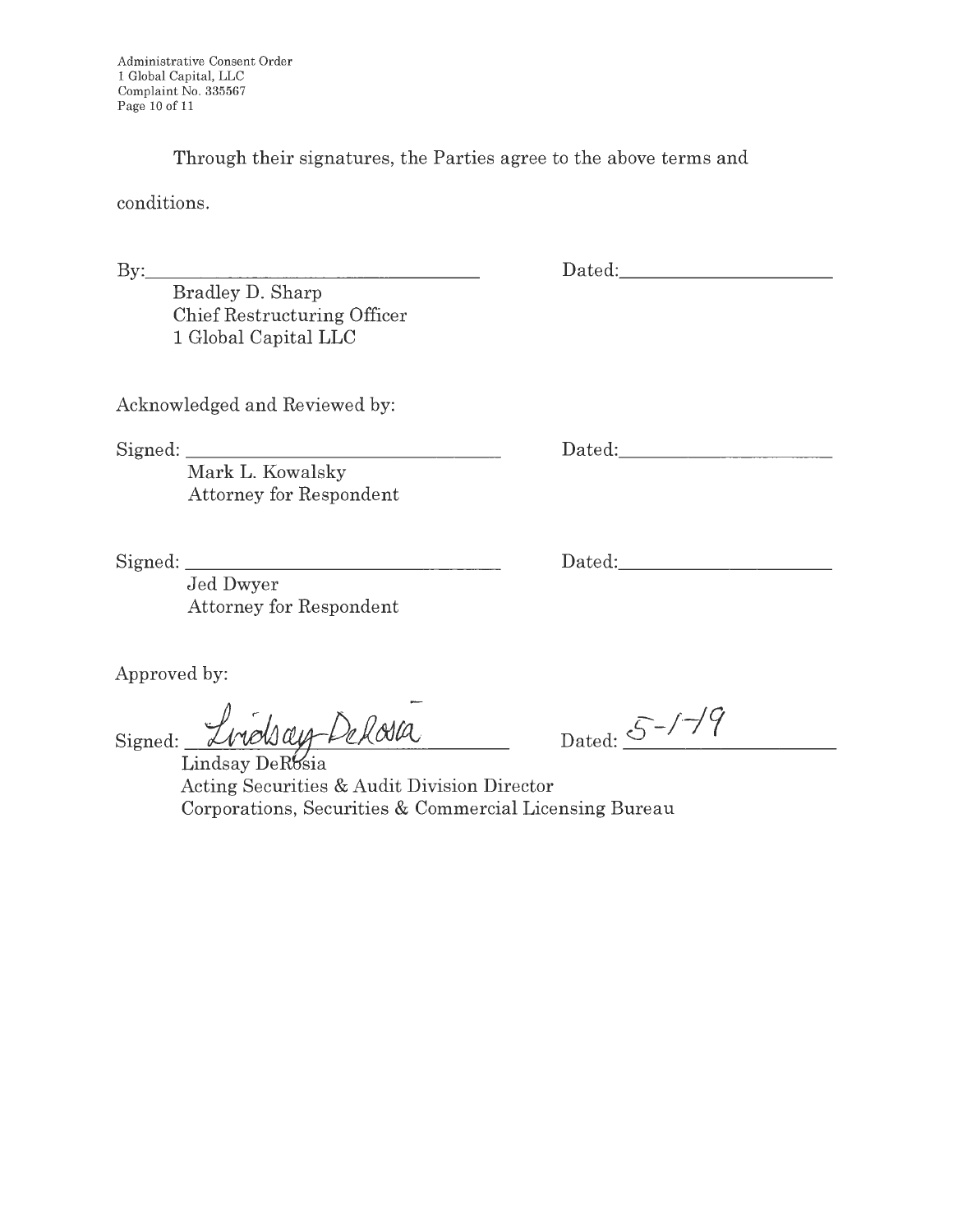Administrative Consent Order 1 Global Capital, LLC Complaint No. 335567 Page 11 of 11

# **C. ORDER**

The Administrator NOW, THEREFORE, ORDERS:

THE TERMS AND CONDITIONS IN THE FOREGOING FULLY EXECUTED CONSENT AGREEMENT ARE INCORPORATED BY REFERENCE AND MADE BINDING AND EFFECTIVE THROUGH THIS CONSENT ORDER.

 $By:$ Julia Dale Administrator and Director Corporations, Securities & Commercial Licensing Bureau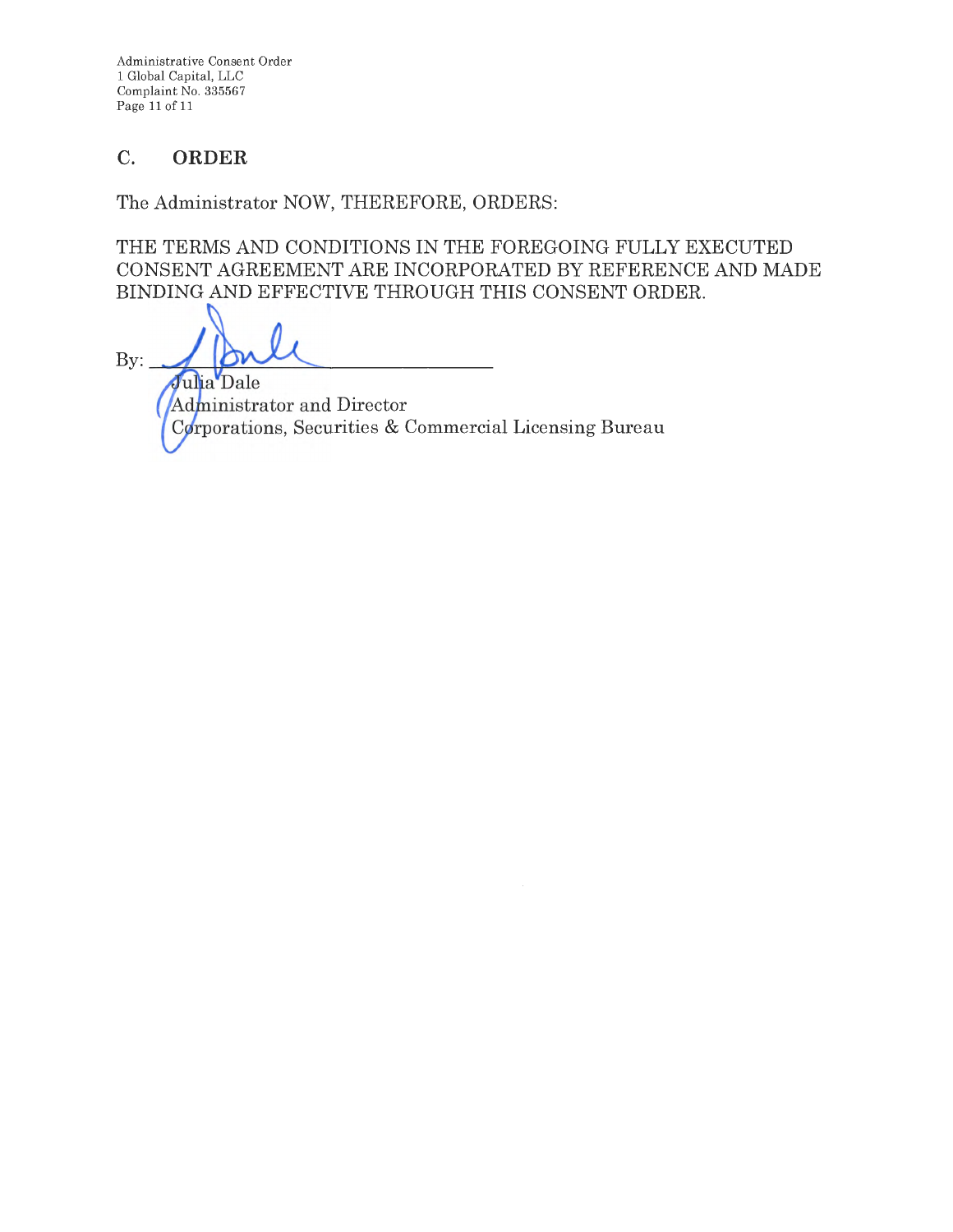### STATE OF MICHIGAN DEPARTMENT OF LICENSING AND REGULATORY AFFAIRS CORPORATIONS, SECURITIES & COMMERCIAL LICENSING BUREAU

In the Matter of: Complaint No. 335567

**1** GLOBAL CAPITAL, LLC Unregistered

Respondent.

*\_\_\_\_\_\_\_\_\_\_\_\_\_\_\_\_\_\_\_\_\_\_ !* 

Issued and entered This  $15$  day of  $\frac{1}{\sqrt{10}}$   $\frac{1}{14}$  , 2018 NOTICE AND ORDER TO CEASE AND DESIST

Julia Dale, the Director (the "Administrator") of the Corporations, Securities & Commercial Licensing Bureau ("Bureau"), pursuant to her statutory authority and responsibility to administer and enforce the Michigan Uniform Securities Act (2002), 2008 PA 551, as amended, MCL 451.2101 *et seq* ("Securities Act"), hereby orders **1**  Global Capital, LLC ("Respondent") to cease and desist from offering or selling unregistered securities, and from employing or associating with an unregistered agent, contrary to the Securities Act. Respondent is also notified of the opportunity to request a hearing in this matter.

### **I. BACKGROUND**

### **A. The Respondent**

1. 1 Global Capital, LLC is a Florida-organized limited liability company headquartered in Hallandale, Florida. Respondent is not registered in any capacity pursuant to the Securities Act, nor has it registered any securities offerings pursuant to the Securities Act.<sup>1</sup>

#### **B. Findings of Fact**

<sup>&</sup>lt;sup>1</sup> Respondent is also currently the subject of a civil action by the United State Securities and Exchange Commission ("SEC") for violations of federal securities laws. The SEC alleges that Respondent engaged in a four-year long unregistered securities offering and that it fraudulently misled investors regarding Respondent's use of the proceeds of the securities offering.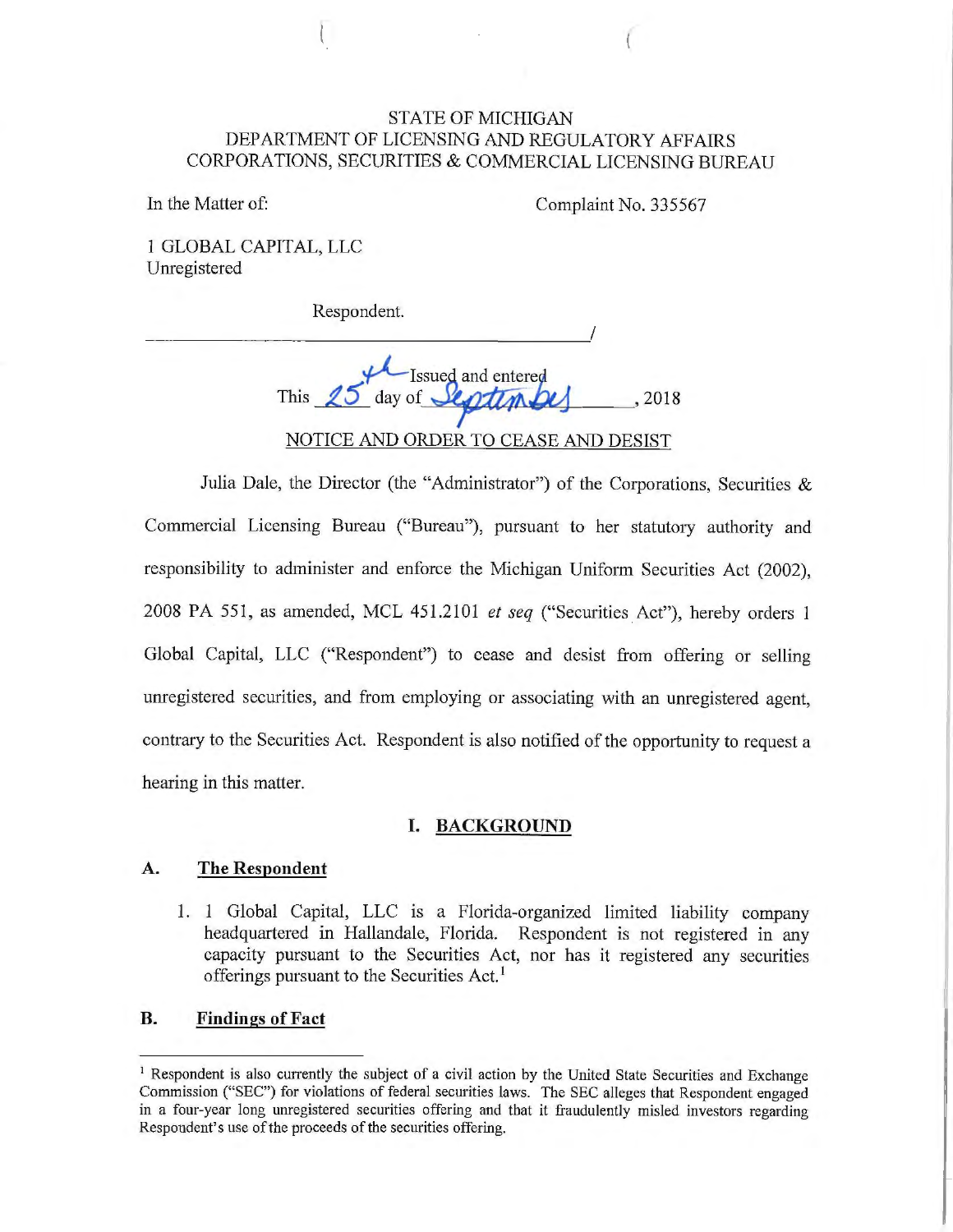- 1. The Bureau conducted an investigation of Respondent's activities under the Securities Act in Michigan.
- 2. The investigation developed evidence that Respondent offered and sold securities to Michigan residents, including investor FR. The securities were not registered, and Respondent has not identified a relevant exemption, exception, preemption, or exclusion justifying the failure to register the securities.
- 3. Respondent engaged the services of salespeople around the United States, including William "Bill" Saoud ("Saoud") in Michigan. Saoud acted as a sales agent for Respondent in Michigan, and facilitated the purchase of Respondent's securities by investor FR. Saoud was not registered as a securities agent under the Securities Act at the time he solicited sales on behalf of Respondent.

### II. **RELEVANT STATUTORY PROVISIONS**

1. Section 102c(c) of the Securities Act, MCL 451.2102c(c) defines "Security", in part, as:

*a note* [ *emphasis* added]; stock; treasury stock; security future; bond; debenture; evidence of indebtedness; certificate of interest or participation in a profit-sharing agreement; collateral trust certificate; preorganization certificate or subscription; transferable share; investment contract; voting trust certificate; certificate of deposit for a security; fractional undivided interest in oil, gas, or other mineral rights; put, call, straddle, option, or privilege on a security, certificate of deposit, or group or index of securities, including an interest in or based on the value of that put, call, straddle, option, or privilege on that security, certificate of deposit, or group or index of securities, put, call, straddle, option, or privilege entered into on a national securities exchange relating to foreign currency, an investment in a viatical or life settlement agreement; or, in general, an interest or instrument commonly known as a "security"; or a certificate of interest or participation in, temporary or interim certificate for, receipt for, guarantee of, or warrant or right to subscribe to or purchase, any of the foregoing...

2. Section 301 of the Securities Act, MCL 451.2301, states:

A person shall not offer or sell a security in this state unless 1 or more of the following are met:

- (a) The security is a federal covered security.
- (b) The security, transaction, or offer is exempted from registration under section 201 to 203.
- ( c) The security is registered under this act.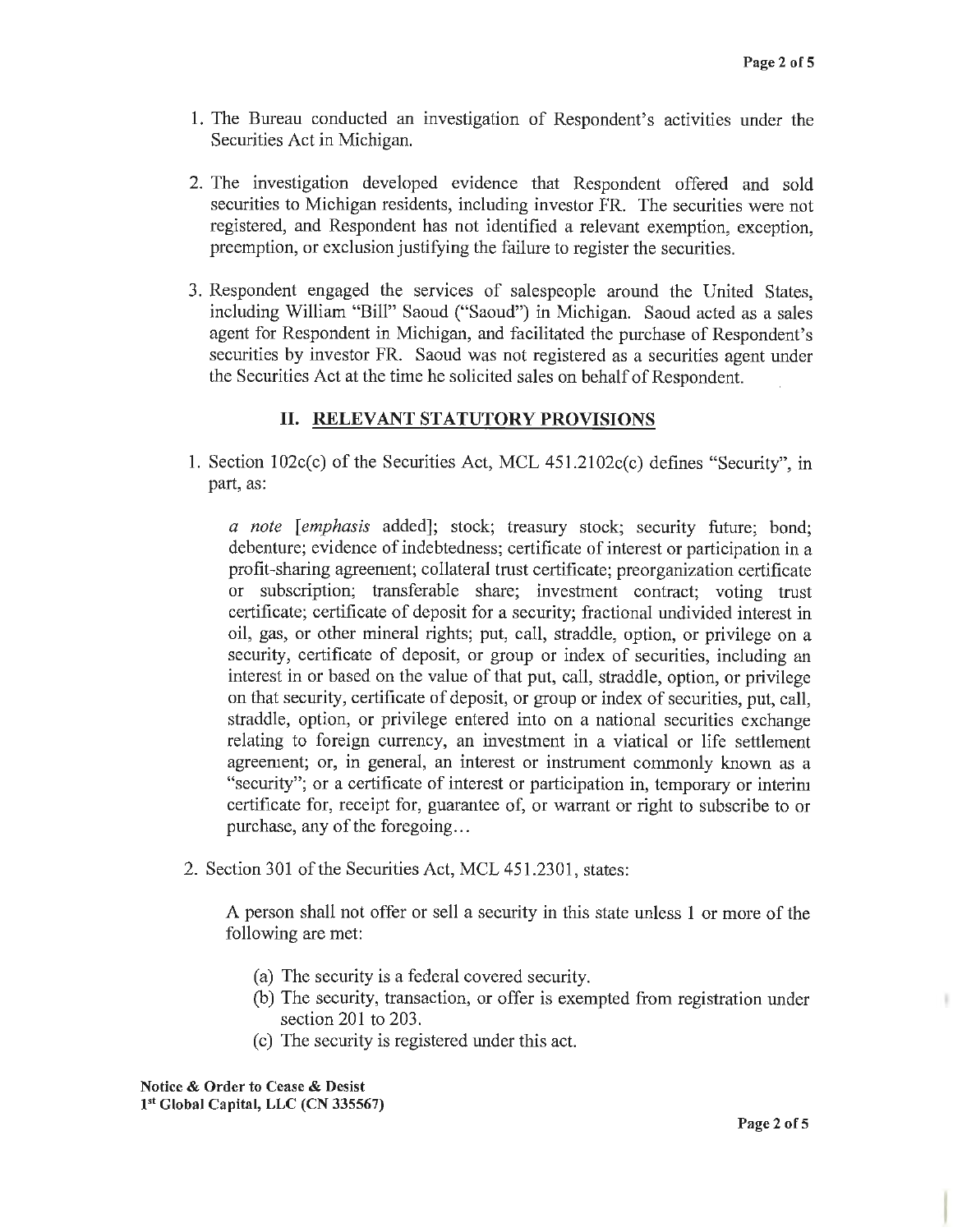3. Section 402(4) of the Securities Act, MCL 451.2402(4), states:

A broker-dealer, or an issuer engaged in offering, selling, or purchasing securities in this state, shall not employ or associate with an agent who transacts business in this state on behalf of broker-dealers or issuers unless the agent is registered under subsection (1) or exempt from registration under subsection (2)

4. Section 503(1) of the Securities Act, MCL 451.2503(1), states:

In a civil action or administrative proceeding under this act, a person claiming an exemption, exception, preemption, or exclusion has the burden to prove the applicability of the exemption, exception, preemption, or exclusions.

### III. **CONCLUSIONS OF LAW**

- 1. Respondent 1 Global Capital, LLC offered or sold securities in Michigan which were not federally covered, exempt from registration, or registered, in violation of section 301 of the Securities Act, MCL 451.2301.
- 2. Respondent 1 Global Capital, LLC, engaged in an offering of securities, and in connection with that offering of securities, employed or associated with an unregistered agent, in violation of section  $402(4)$  of the Securities Act, MCL 451.2402(4).

### **IV. ORDER**

IT IS THEREFORE ORDERED, pursuant to section 604 of the Securities Act, MCL 451.2604, that:

- A. Respondent shall immediately CEASE AND DESIST from offering or selling unregistered secmities and from employing or associating with an unregistered agent, contrary to the Securities Act.
- B. Pursuant to section 604(2) of the Securities Act, this Notice and Order to Cease and Desist is IMMEDIATELY EFFECTIVE.
- C. In her Final Order, the Administrator, under section  $604(4)$  of the Securities Act, MCL 451.2604(4), intends to impose a civil fine of \$20,000.00 against Respondent.
- D. Pursuant to section 508 of the Securities Act, MCL 451.2508, a person that willfully violates the Securities Act, or an order issued under the Securities Act, is guilty of a felony punishable by imprisonment for not more than 10 years or a fine

**Notice** & **Order to Cease** & **Desist 1'<sup>1</sup>Global Capital, LLC (CN 335567)**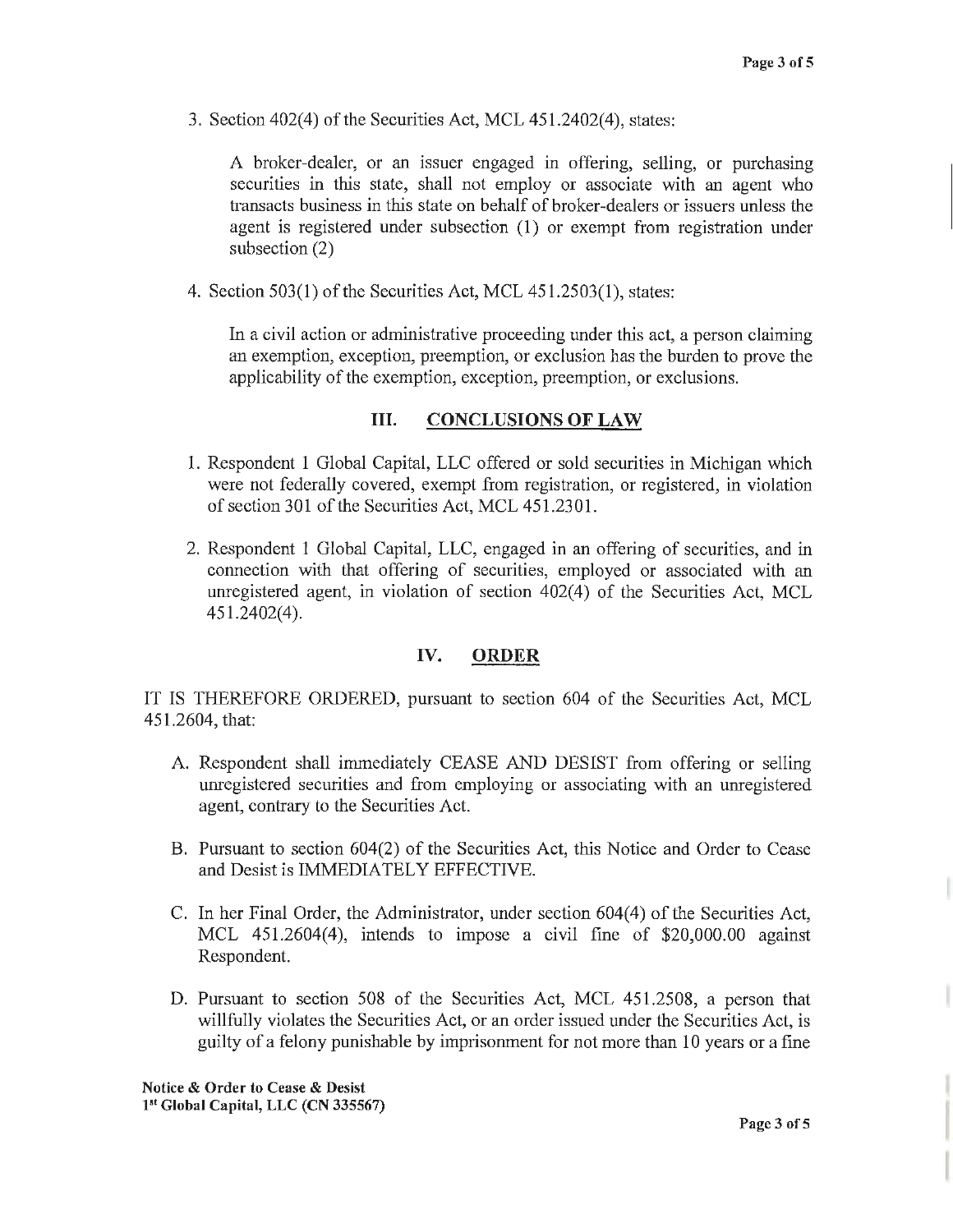of not more than \$500,000.00 for each violation, or both. An individual convicted of violating a rule or order under this act may be fined, but shall not be imprisoned, if the individual did not have knowledge of the rule or order.

## **V. NOTICE OF OPPORTUNITY FOR HEARING**

Section 604 of the Securities Act, MCL 451.2604, provides that Respondent has 30 days beginning with the first day after the date of service of this Notice and Order to Cease and Desist to submit a written request to the Administrator asking that this matter be scheduled for a hearing. If the Administrator receives a written request in a timely manner, the Administrator shall schedule a hearing within 15 days after receipt of the request. The written request for a hearing must be addressed to:

> Corporations, Securities & Commercial Licensing Bureau Regulatory Compliance Division P.O. Box 30018 Lansing, MI 48909

#### **VI. ORDER FINAL ABSENT HEARING REQUEST**

A. Under section 604 of the Securities Act, MCL 451.2604, the Respondent's failure to submit a written request for a hearing to the Administrator within 30 days after the service date of this **NOTICE AND ORDER TO CEASE AND DESIST** shall result in this order becoming a **FINAL ORDER** by operation of law. The **FINAL ORDER** includes the imposition of the fines cited described in section IV.C., and the fine amounts set forth below will become due and payable to the Administrator within sixty (60) days after the date this order becomes final:

> $$20,000.00 - 1$  Global Capital, LLC, under section 604 of the Securities Act, MCL 451.2604.

B. CIVIL FINE payments should be payable to the STATE OF MICHIGAN and contain identifying information (e.g., names and complaint numbers) and mailed to the following address:

> Corporations, Securities & Commercial Licensing Bureau Final Order Monitoring P.O. Box 30018 Lansing, MI 48909

C. Failure to comply with the terms of this Order within the time frames specified may result in additional administrative penalties, including the summary suspension or continued suspension of all registrations held by Respondent under the Securities Act, the denial of any registration renewal, and/or the denial of any future applications for

**Notice** & **Order to Cease** & **Desist l81 Global Capital, LLC (CN 335567)**